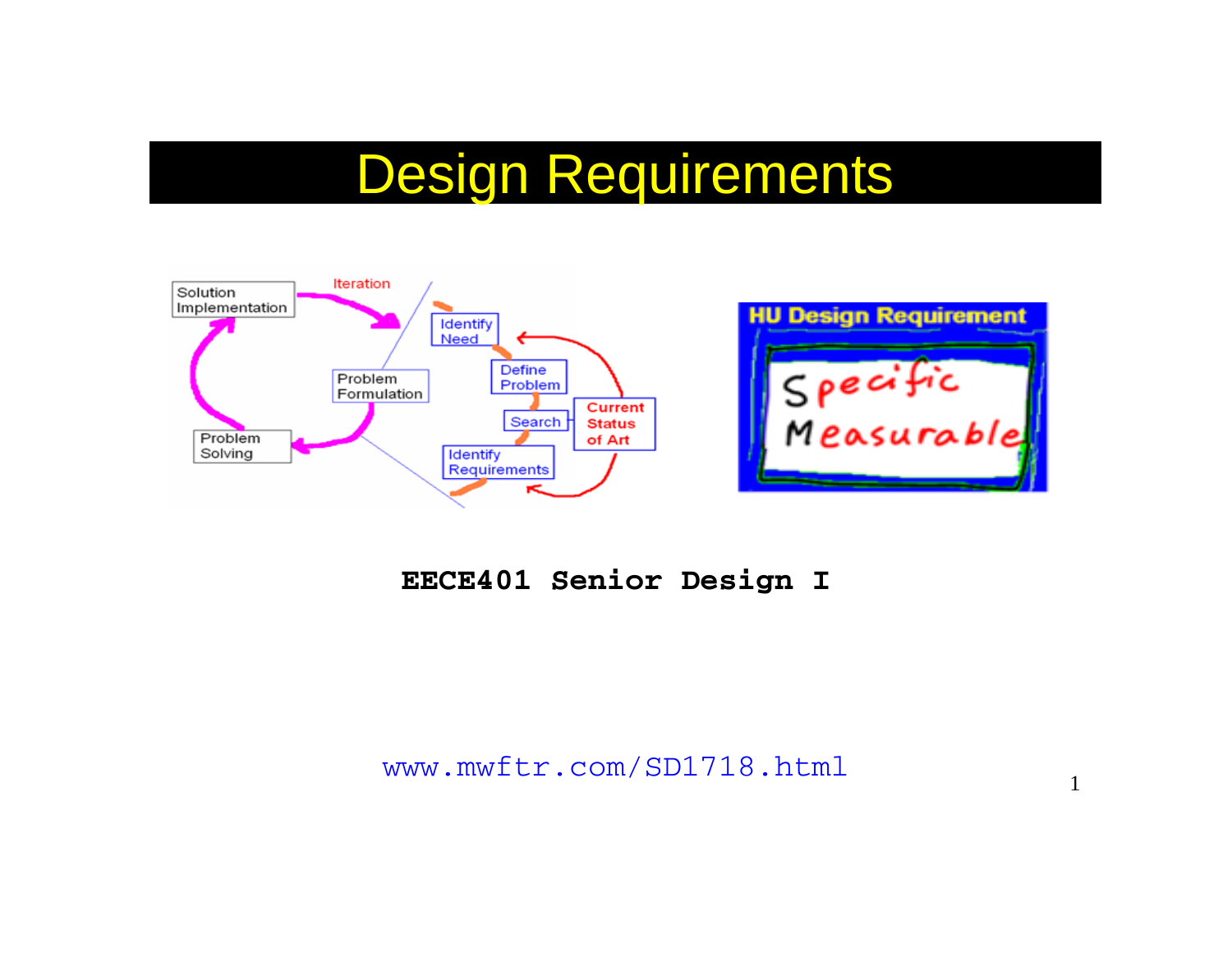# Problem Formulation

- Idea Generation Help for Problem Statement:
	- –Customer,
	- Problems
	- Specific Needs from the problems
	- –Why they are not met/Solved,

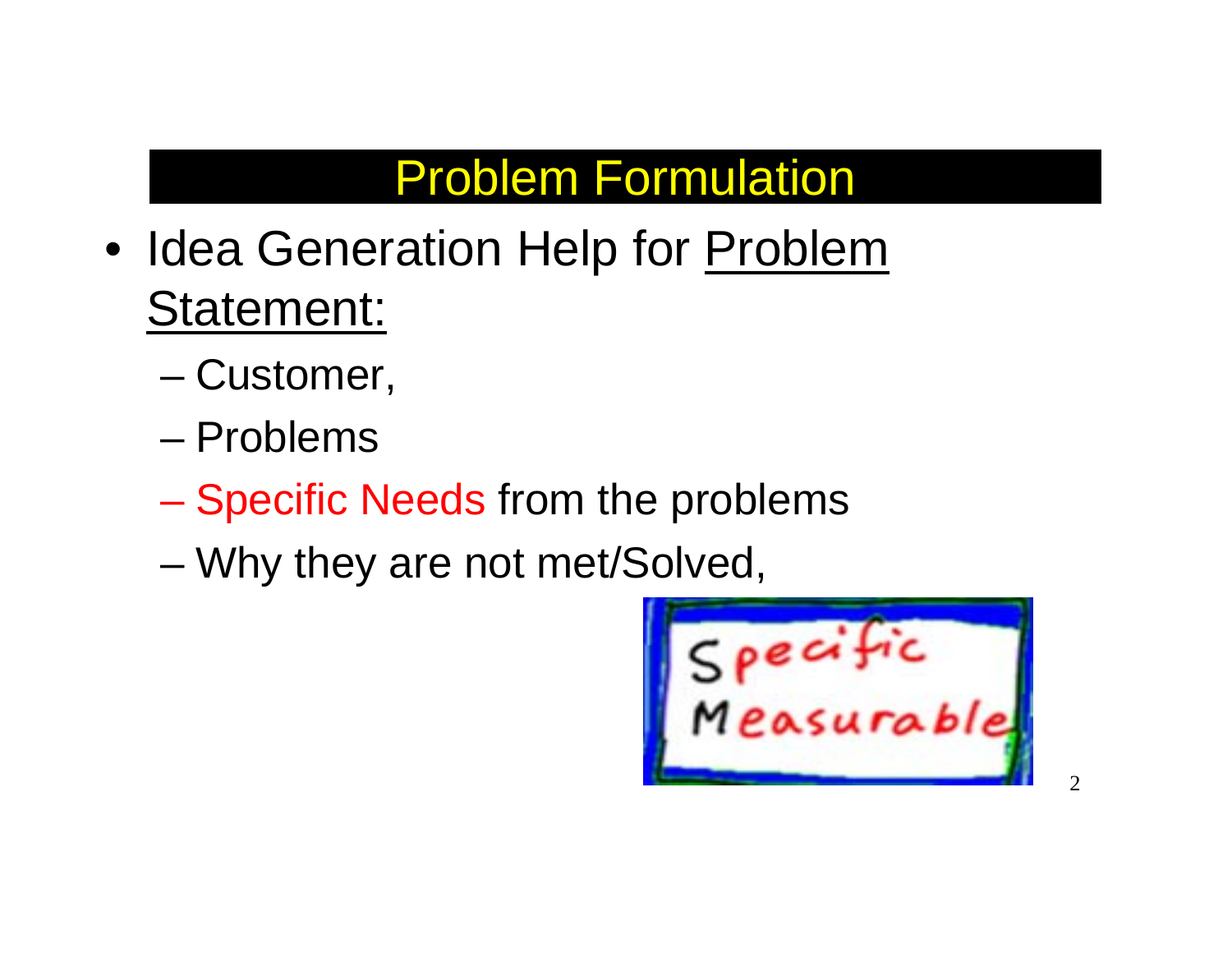### Team Activity 1: What is your team's Problem/Need Statement?

#### Team Activity Assignment

- •Discuss this problem in your team's 1<sup>st</sup> weekly meeting
- •Complete the activity
- •Submit the Problem Statement which includes all 6 items listed below
- **1. Team Name/Team Project Title:**
- **2. Team Members:**
- **3. Team Members of Senior Design Class:**
- **4. Project's Long-Term Goal:**
- **5. Project's 2017-2018 Academic Year Goal:**
- **6. Problem statement**
	- a. Dissatisfied situations list them all
	- b. Describe the Needs specifically and quantitatively
	- c. Final summary for 1-sentence (or 1-paragraph) problem/need statement

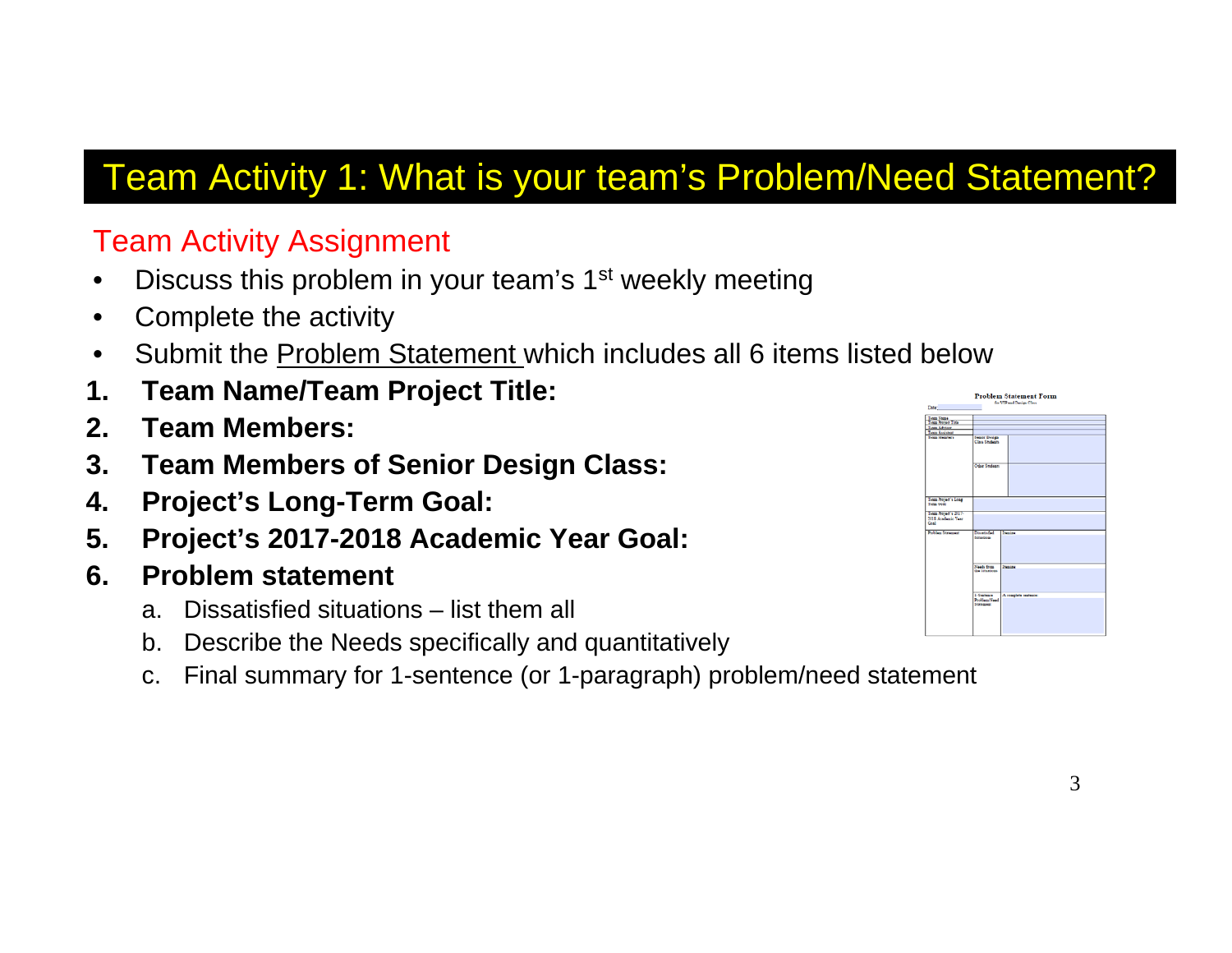#### Next Step

- Next Step
	- –Once we are confident that the needs, with the current solution/product, cannot be met, we take up the problem, and establish **design requirements** for the needs and the problems
		- **Conversion** from the **Needs** to the Design **Requirement**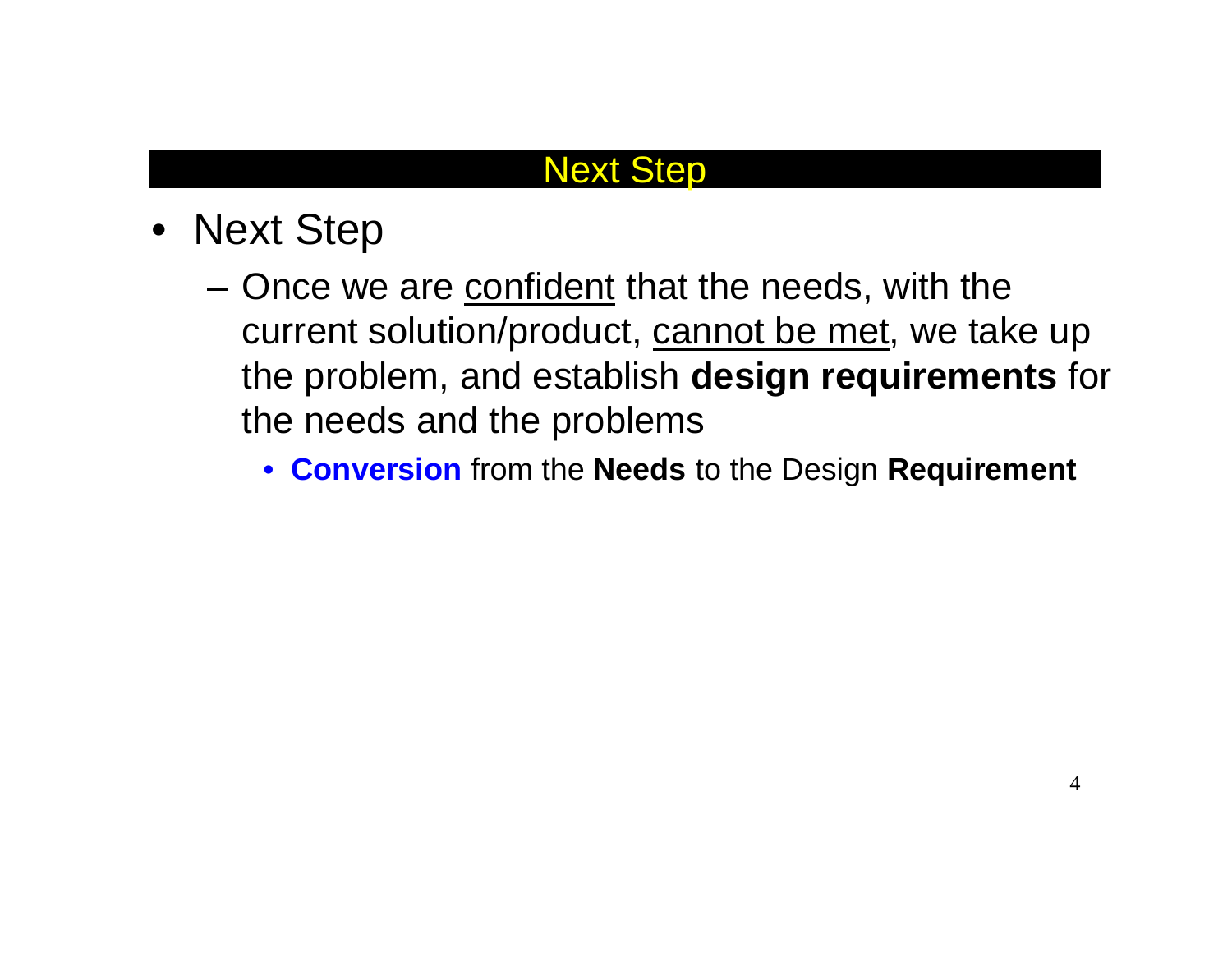### Problem vs. Requirement (or "Spec")

- • A more precise (technical) description of the Problem (Needs):
	- should not imply a particular architecture/solution;
	- provides **input (engineering termed "customer needs")** to concept design/solution process.
- • Conversion from Problems ("Needs") to Design Requirement ("Specification" or "Spec")
	- $\,$  Layman's term  $\rightarrow$  Technical terms
	- Aamco Commercials
	- Description → **Specification** (Example)







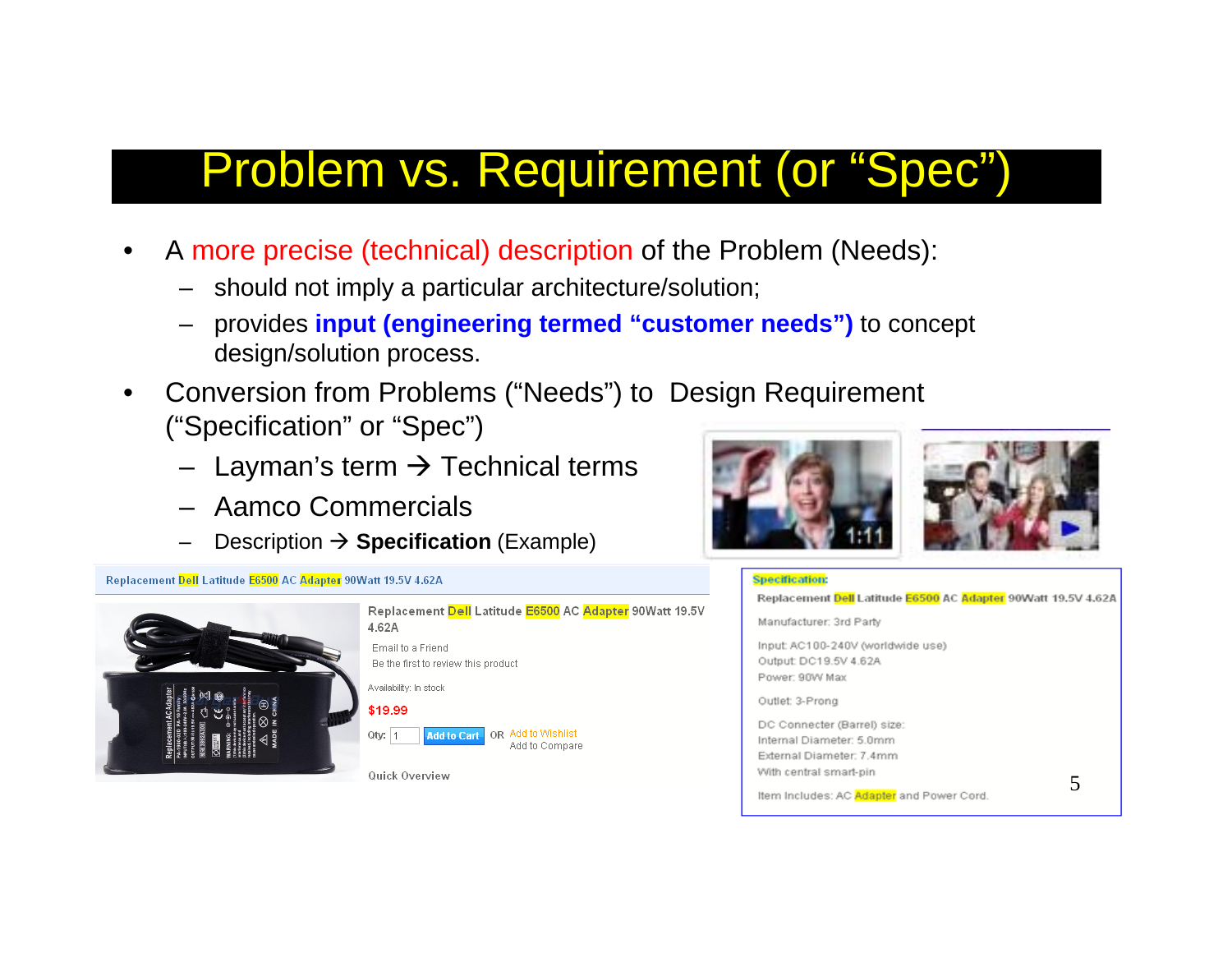### Design Requirement

- What is "Design Requirements" ?
	- Technical Guide
	- – Plain **English description** of problem statement Æ **Technical terms for concept design**
	- –**Express in quantity and in number**
	- **Should include**
		- **Specifications**
		- **Compliance to Regulations: Radiation, Noise, etc**
		- **Constraints (economical, socio-cultural, etc)**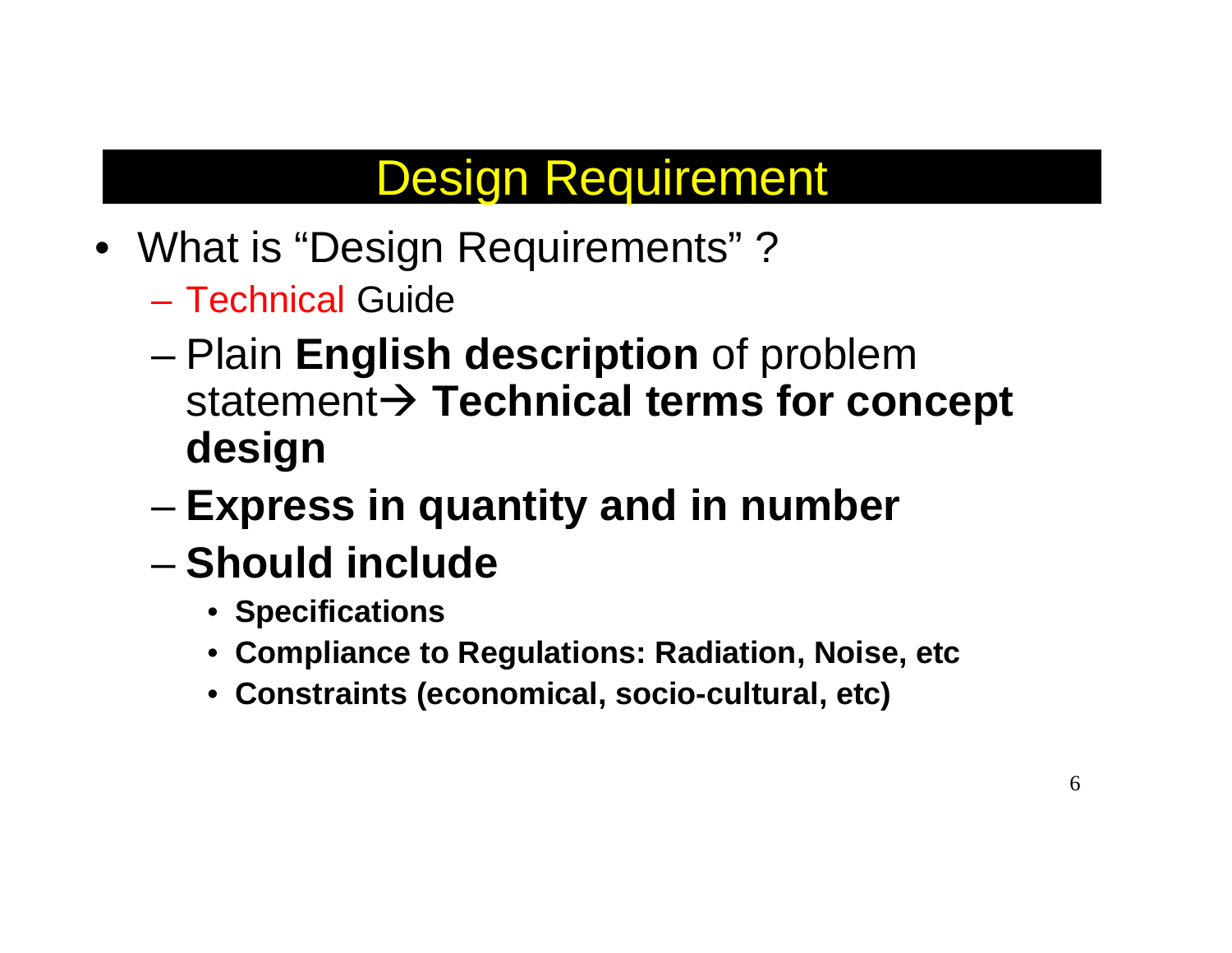# Design Requirement

#### •**Specifications**

- Size
- Weight
- Current and Voltage and Power consumption
- Response Time

#### $\bullet$ **Compliance to Regulations**

- FCC: Electronic devices
	- Part 15 of Title 47 "Low-power, non-licensed transmitters"
	- $\bullet$ (Ex) 47 CFR 15.103 "Digital devices oscillating below 1.705 MHz) etc etc"
	- FCC ID --- traceability to FCC compliance
- FAA: Aircraft devices
- FDA: Medical devices
	- (EX) 510(k) Clearance to Market [FDA 21 CFR Part 820]
	- (EX) ISO 13485 Medical Device Quality requirement in Internation market
- **Others**



Rules don't allow for drone ed (sorry Amazor



Obtain

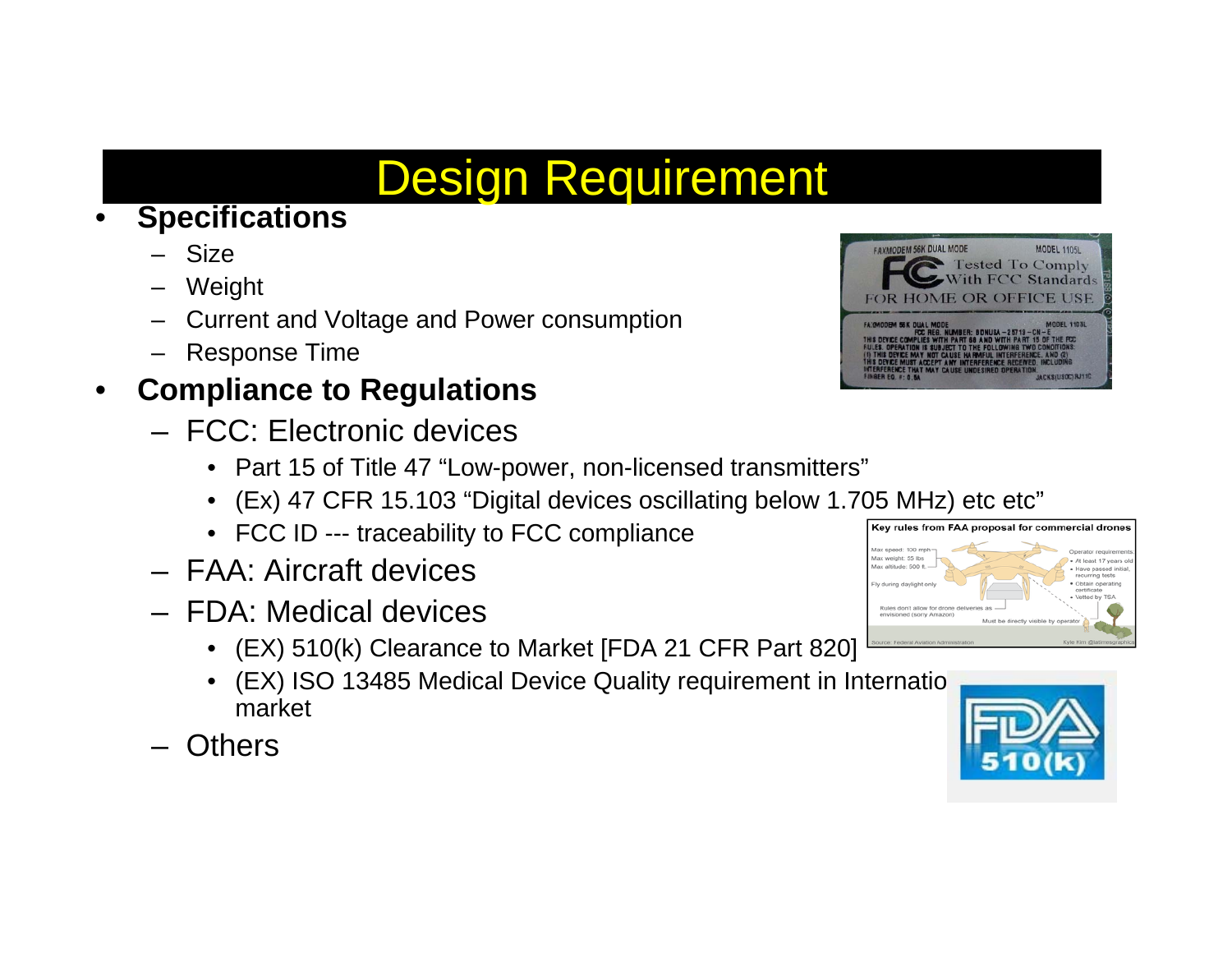### Good Design Requirements

- $\bullet$  Design Requirements should:
	- Be as quantitative, measurable, and precise as possible
	- Describe the <mark>Need</mark>, not the solution
	- Be Comprehensive
	- Be presented in an easy to understand format.
	- **"SM" Requirement**

**HU Design Requirement** Specific<br>Measurable 8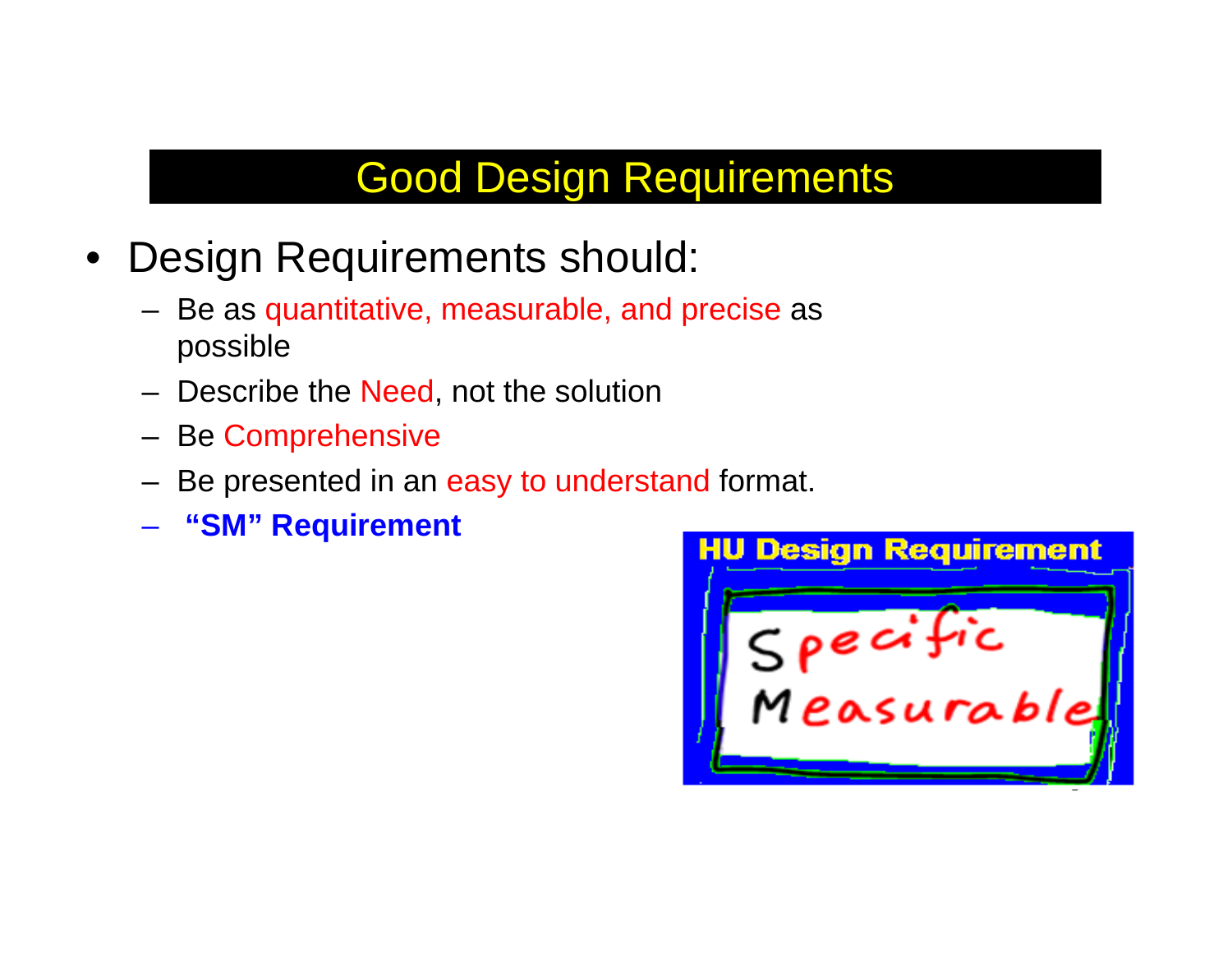### Requirements – Be Measurable

- •If you cannot test if a "requirement" is met or **not, then it is not a requirement**
- •Testable  $\rightarrow$  Measurable  $\rightarrow$  Quantitative
- $\bullet$  Example:
	- DOPES
		- Bad: "Attach Sensors to the PCB Board"
		- Good:
	- Slate8
		- Bad: "Sign is quickly converted and displayed in text"
		- Good:
	- Trike
		- Bad: "Trike Should run long without pedaling"
		- Good:

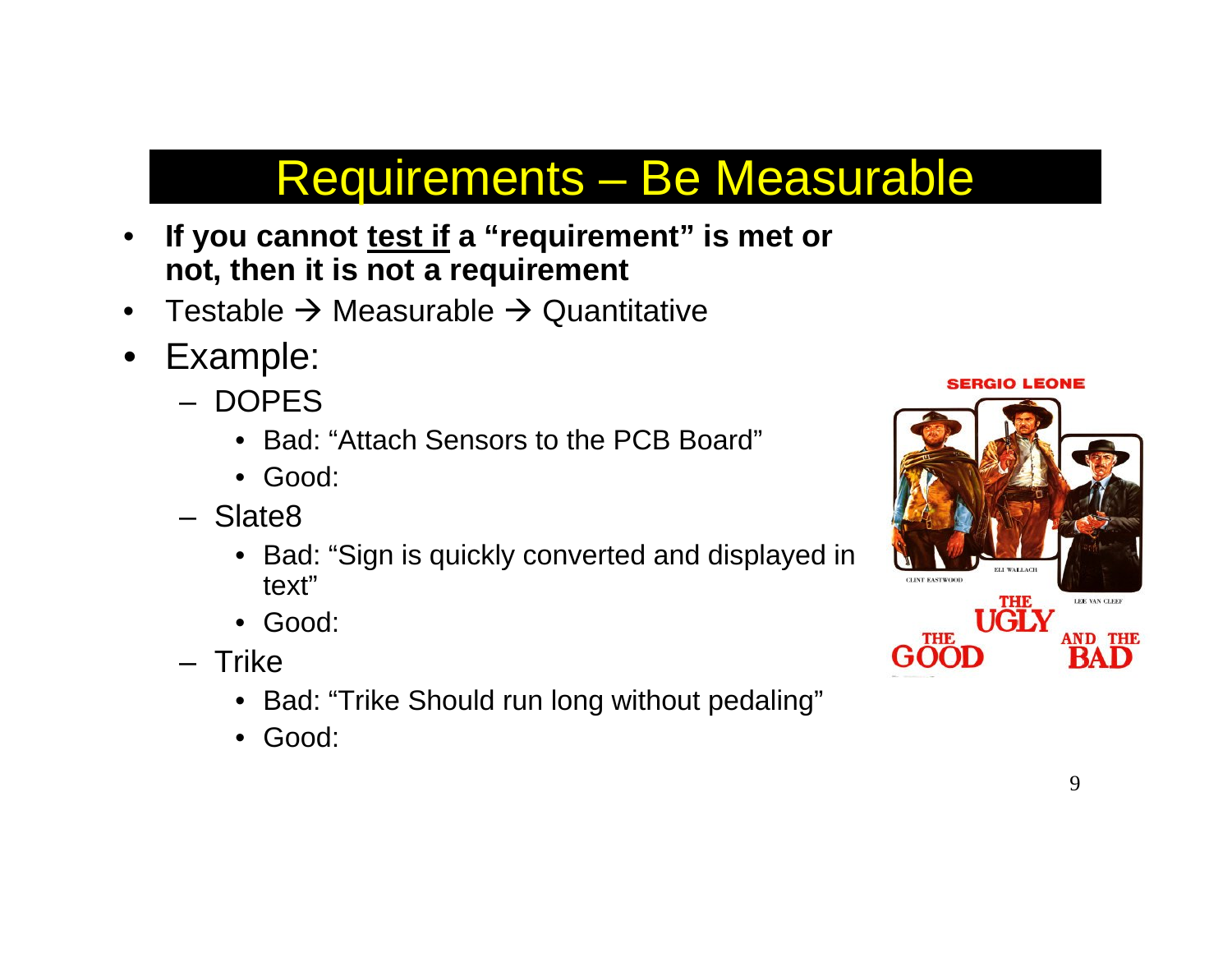### Requirements – Need is described

- • **Should not limit the range of possible solutions unnecessarily**
- Ex. Safer and Stronger 2-liter soda holder
	- Bad: "bottle"
	- Good: "container"
- Ex. Wireless Guitar Amplification System
	- Bad: "Use Bluetooth technology"
	- Good:
	- Bad: "must have wheels to move around"
	- Good:
- Ex. Slate8
	- Bad: "Use Wired Communication System to avoid interference between Sign Robot and Display/Audio"
	- Good:

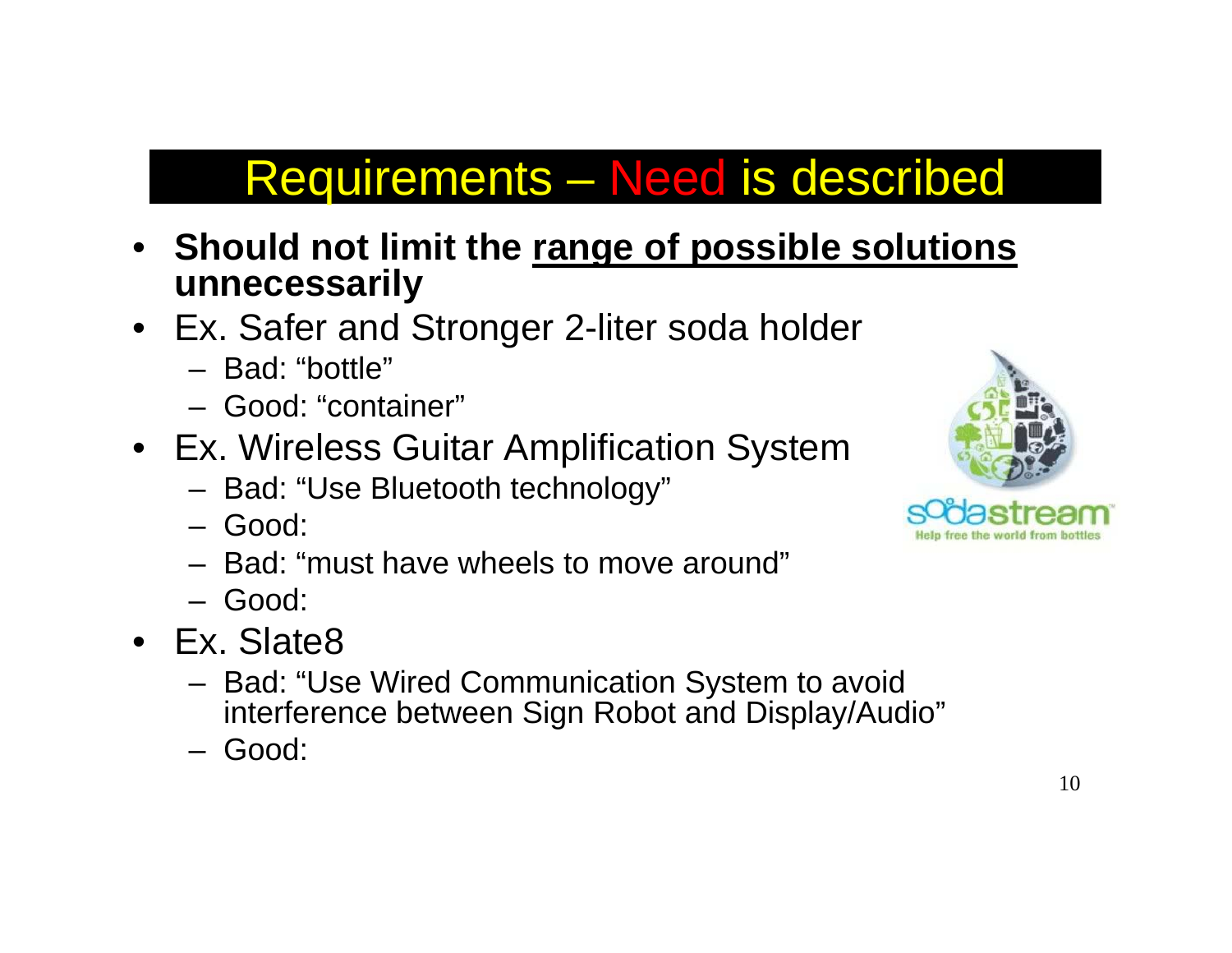### Requirements – Be Comprehensive

- How to be comprehensive?
	- Include the entire team in the formulation of requirement
	- – Keep the customers (or stakeholders) in the loop
	- Checklist
		- Spur Ideas
		- Identify gaps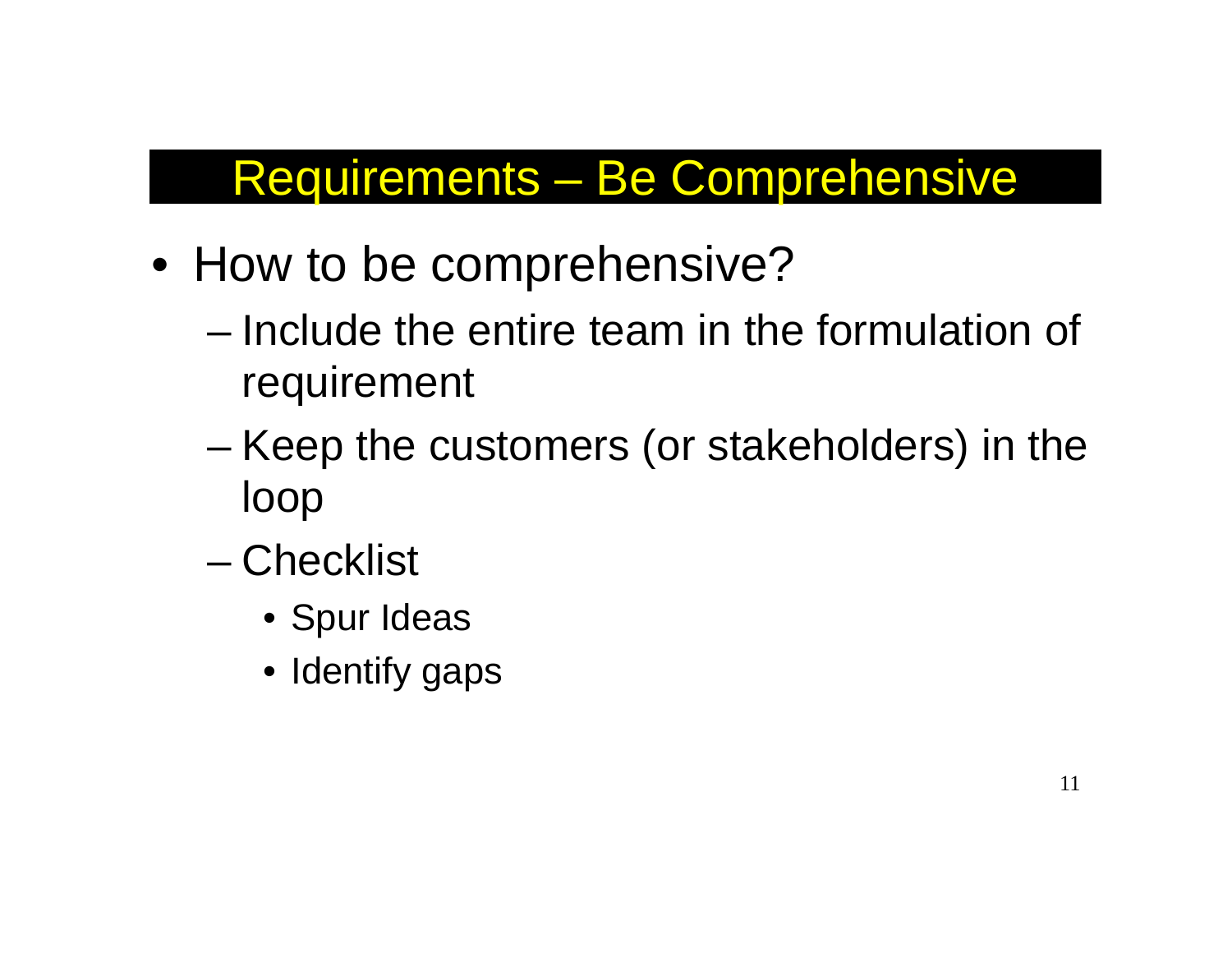#### Practice for GOOD Requirements

• Remember this?



### $\bullet$  And these good problem statements ?

they would like our help in figuring out how to pach their belongings in the room as efficiently as possible. while maintaing their comfort and security. for everyone.

The fundamental problem is to find the most efficient way to use a given space as our living<br>quarters while maintaing comfort, organization, and moveable space. 12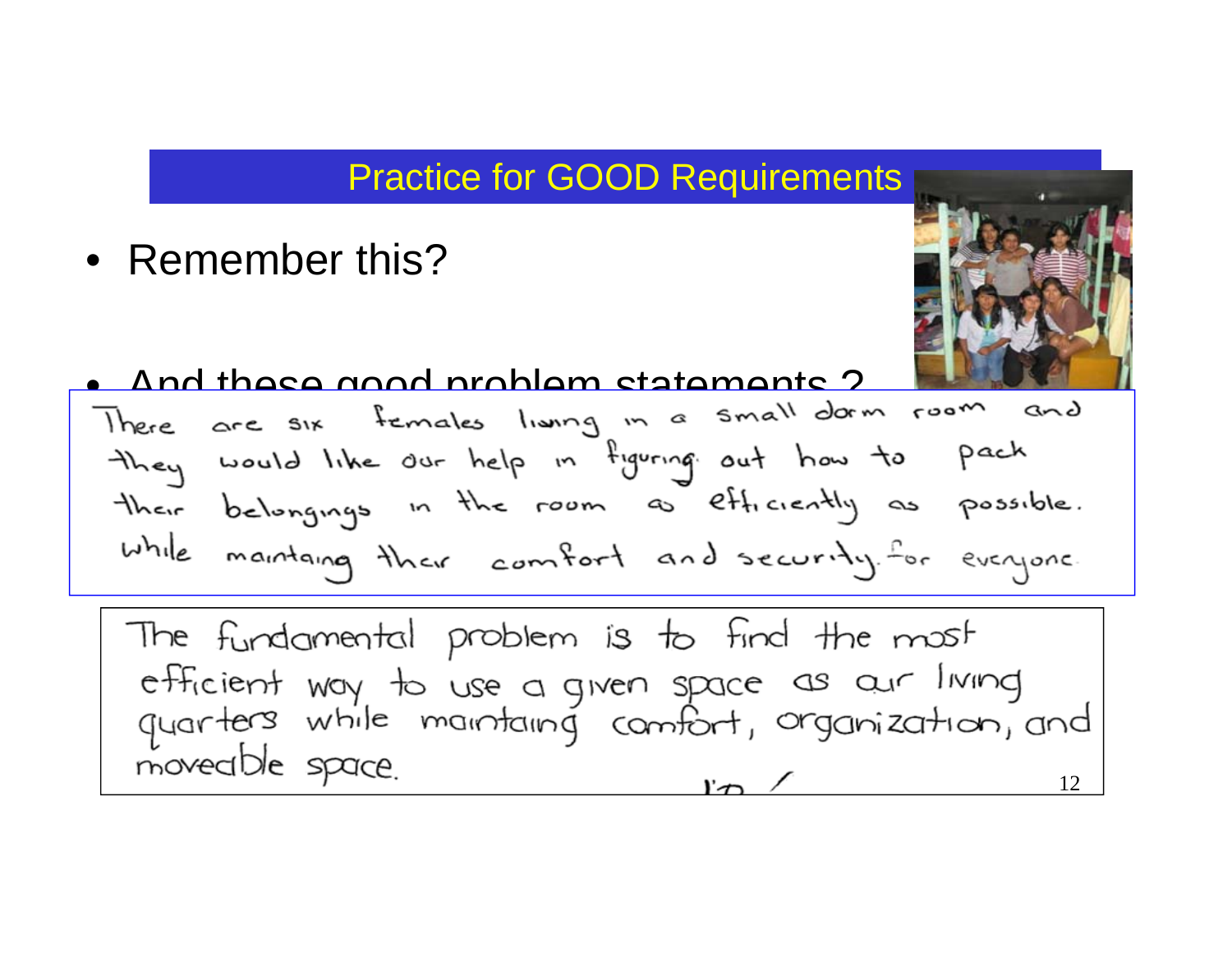### Practice for GOOD Requirements

### •

**Conversion to quantifiable requirement**<br>There are six females living in a small dam resm and they would like our help in figuring out how to pach their belongings in the room as efficiently as possible. while maintaing their comfort and security. For everyone.



- Efficiently?
- Maintaining comfort?
- Maintaining security?

| pecific<br>Measurable |
|-----------------------|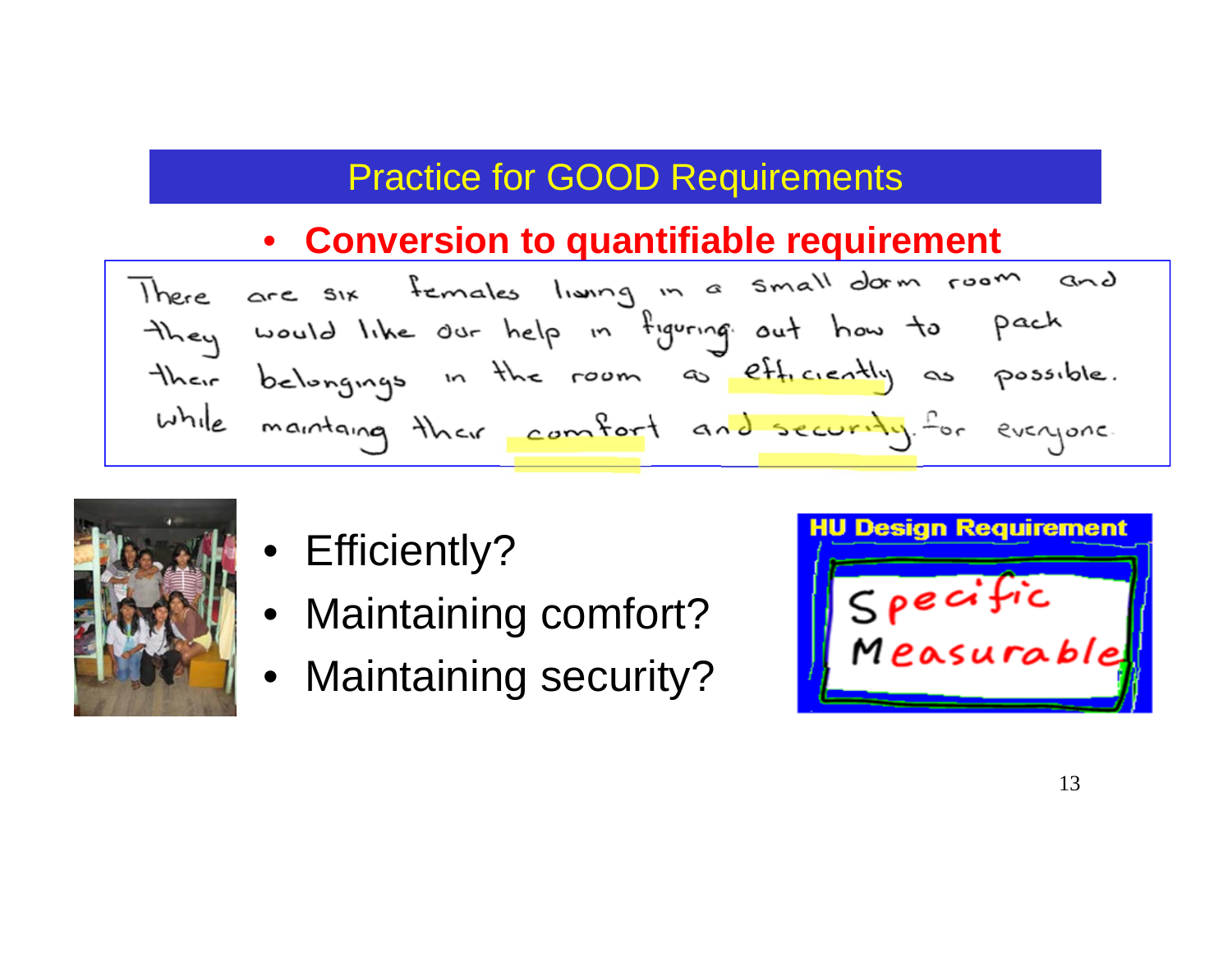### Practice for GOOD Requirements - Example





- $\bullet$  Efficiently?
	- One's belongings are to be placed within 1 meter of her bed/desk.
- $\bullet$  Maintaining comfort?
	- Each person has own space of radius 2 meters with no clutters
- $\bullet$  Maintaining security?
	- All occupants under emergency should be able to evacuate within 10 seconds.
	- No belongs are to be placed within 1 meter from the front door.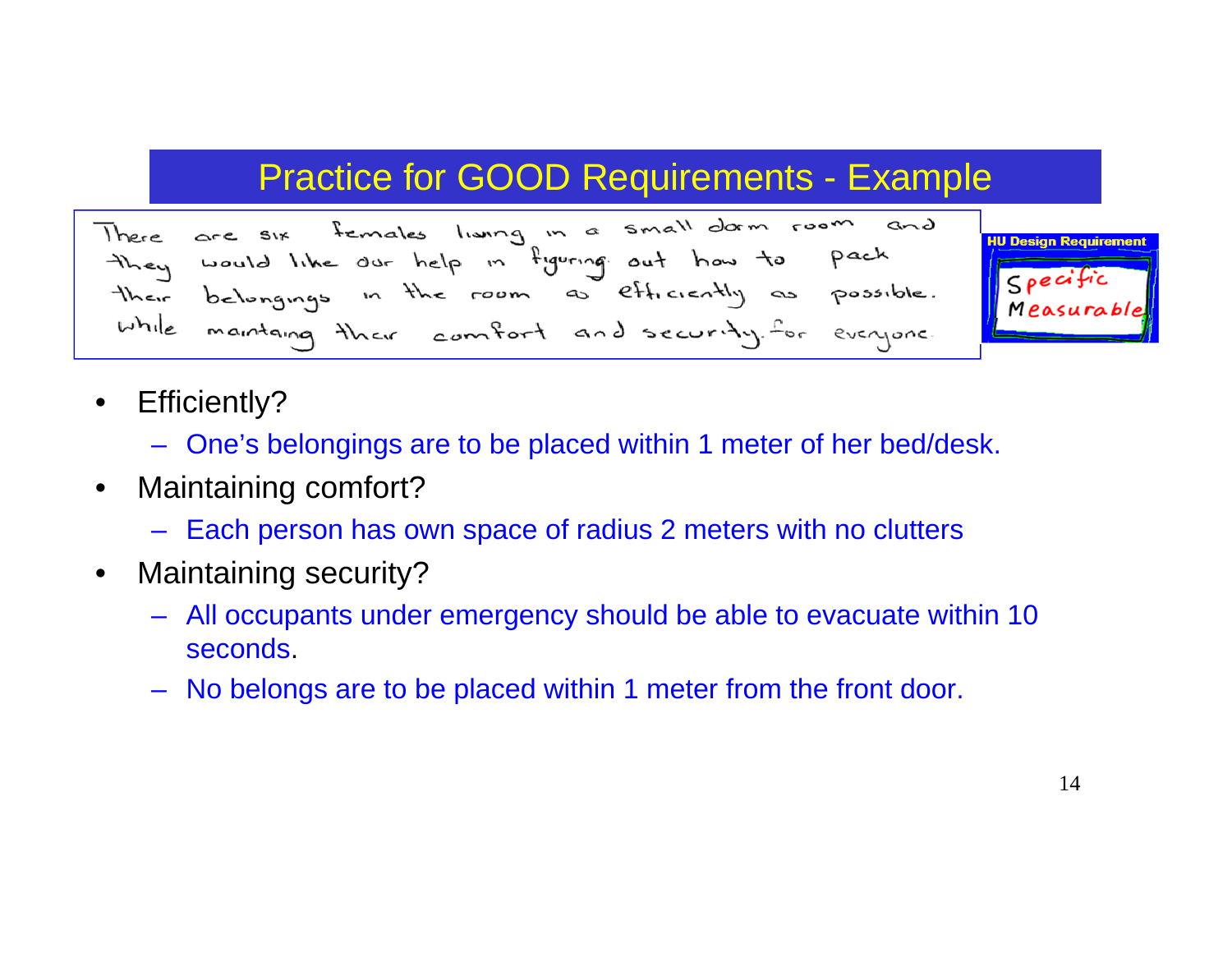### Sample requirement items (1)

- **Aesthetics**: "70% of target guitarists indicate that the appearance of the system will encourage purchasing cf. iPad vs. Galaxy Tab
- **Cost**: "Each container must cost less than \$0.10 to manufacture given a production of 2 million per year"
- **Dimensions**: "It must fit within 10"x6"15"
- **Easy of use**: "must not require more than 1 minute to set up the system"
- **Energy Use**: "The maximum power demand must be less than 20W and lasts at least 2 hours with standard audio system emergency power source"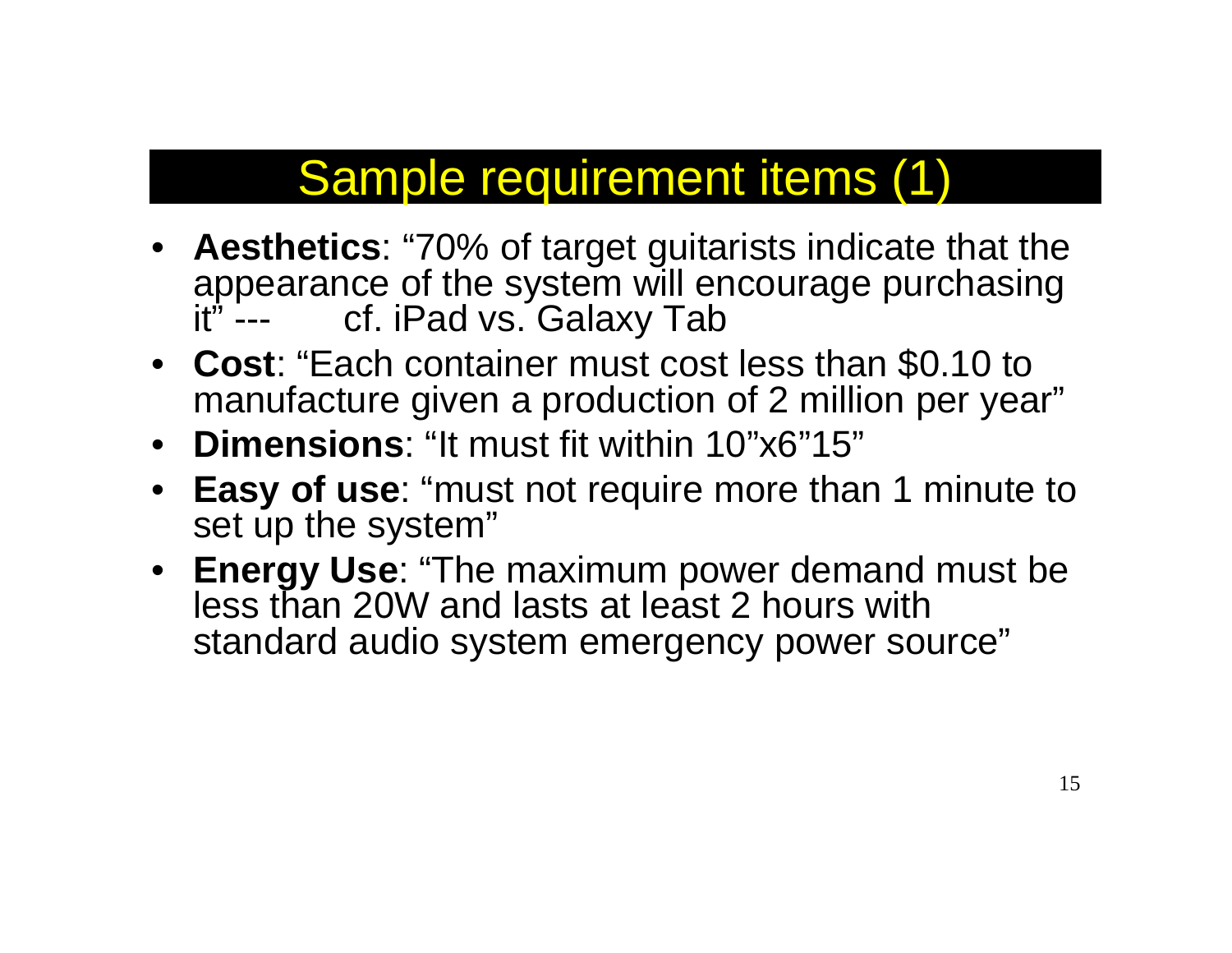### Sample requirement items (2)

- **Environment**: "The system should stand more than 4 hours in temperatures ranging from 40°F to 130°F.
- **Ergonomics**: "The system must be able to be lifted up with less than 10 pound force"
- **Interface with other systems**: "all connectors must fit to industry audio cabling standard 3.5 mm TRS minijack"
- **Lifespan:** "The soda container must last for 2 years when filled with pressurized soda at 85°F"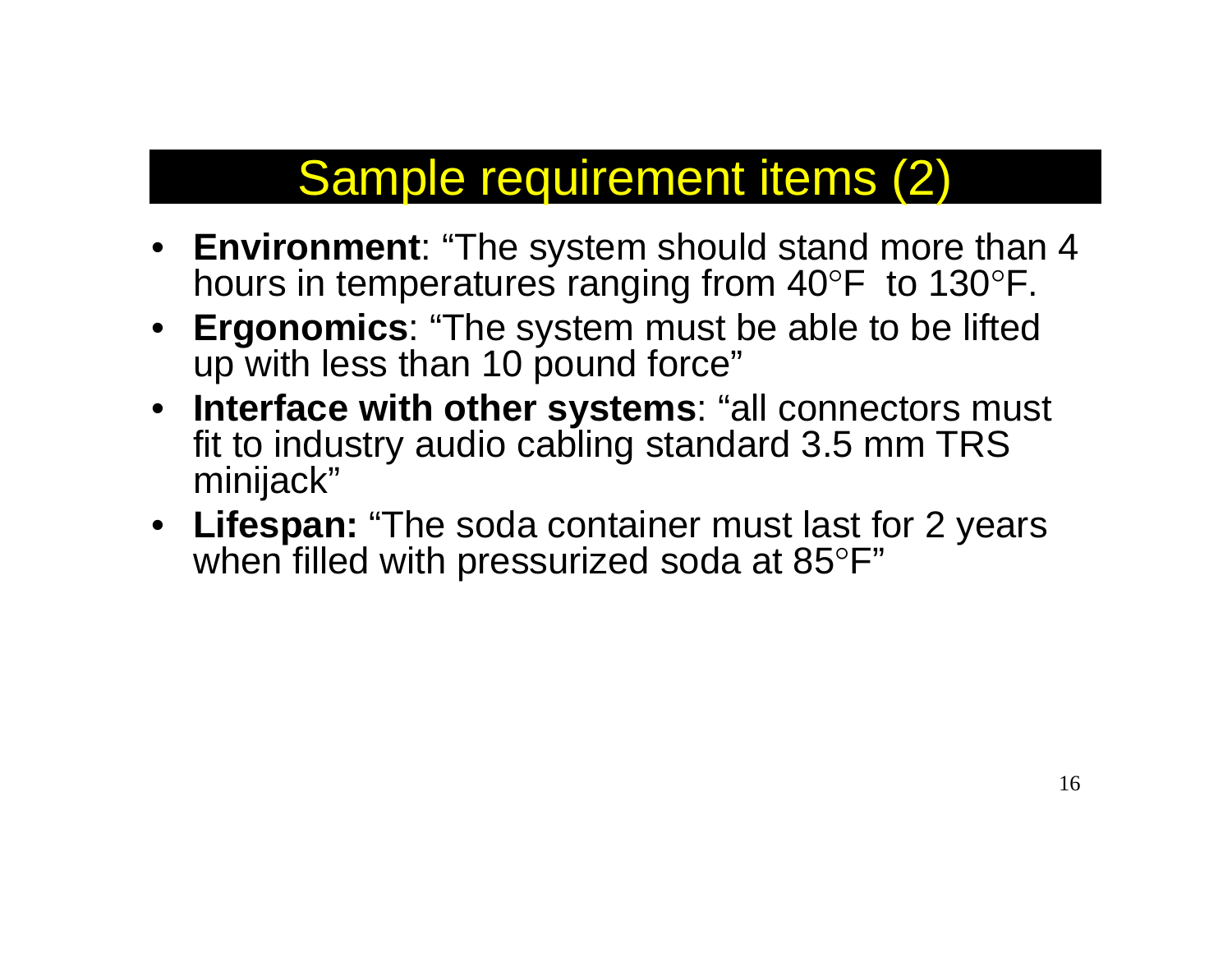## Sample requirement items (3)

- **Maintenance**: "Required annual maintenance should be minimized and must not exceed 10 minutes per 1 person"
- **Weight:** "The system must be less than 1 pound"
- **Noise Level:** "The noise level of the system should be less than 60dB at 2 feet from front of the device when operating"
- **Intellectual Property:** "Must not infringe on the following utility and design patents:  $(1)$ ,  $(2)$ , etc"
- **Performance:** "Car must reach 110 mph"
- • **Recycling**: "Container must be made of at least 33% post-consumer materials and must be 100% recyclable"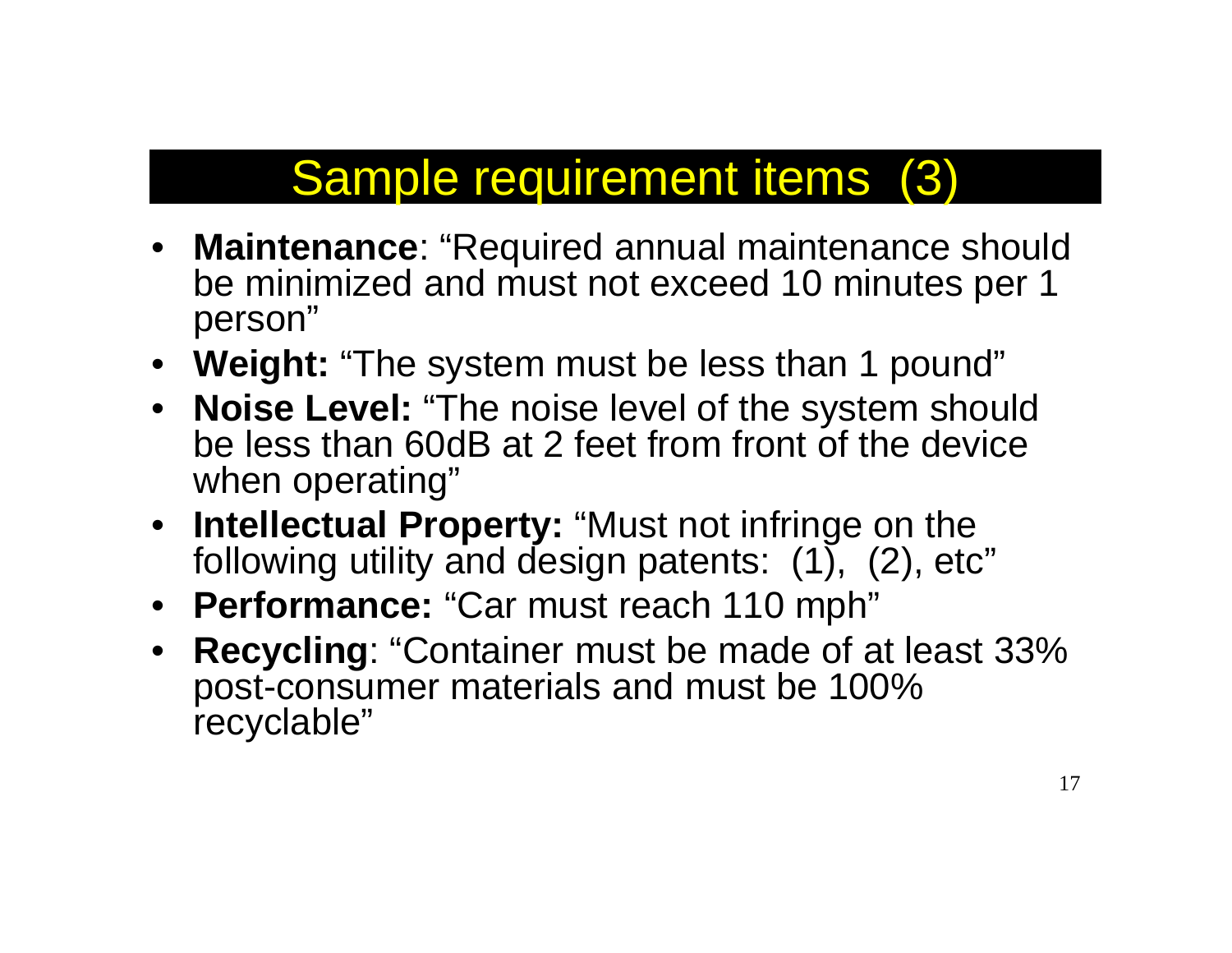### Sample requirement items (4)

- **Safety:** "The system should not get in fire when dropped from 3 feet while in operation"
- **Standards:** "The EMC standards and FCC part 15 in particular must be complied"
- **Regulation**: Electric wiring must meet and satisfy 2010 NEC code
- **Socio-Cultural Constraints**: Customer Cultural Preference-based requirements on material, design, Fengshui, for example.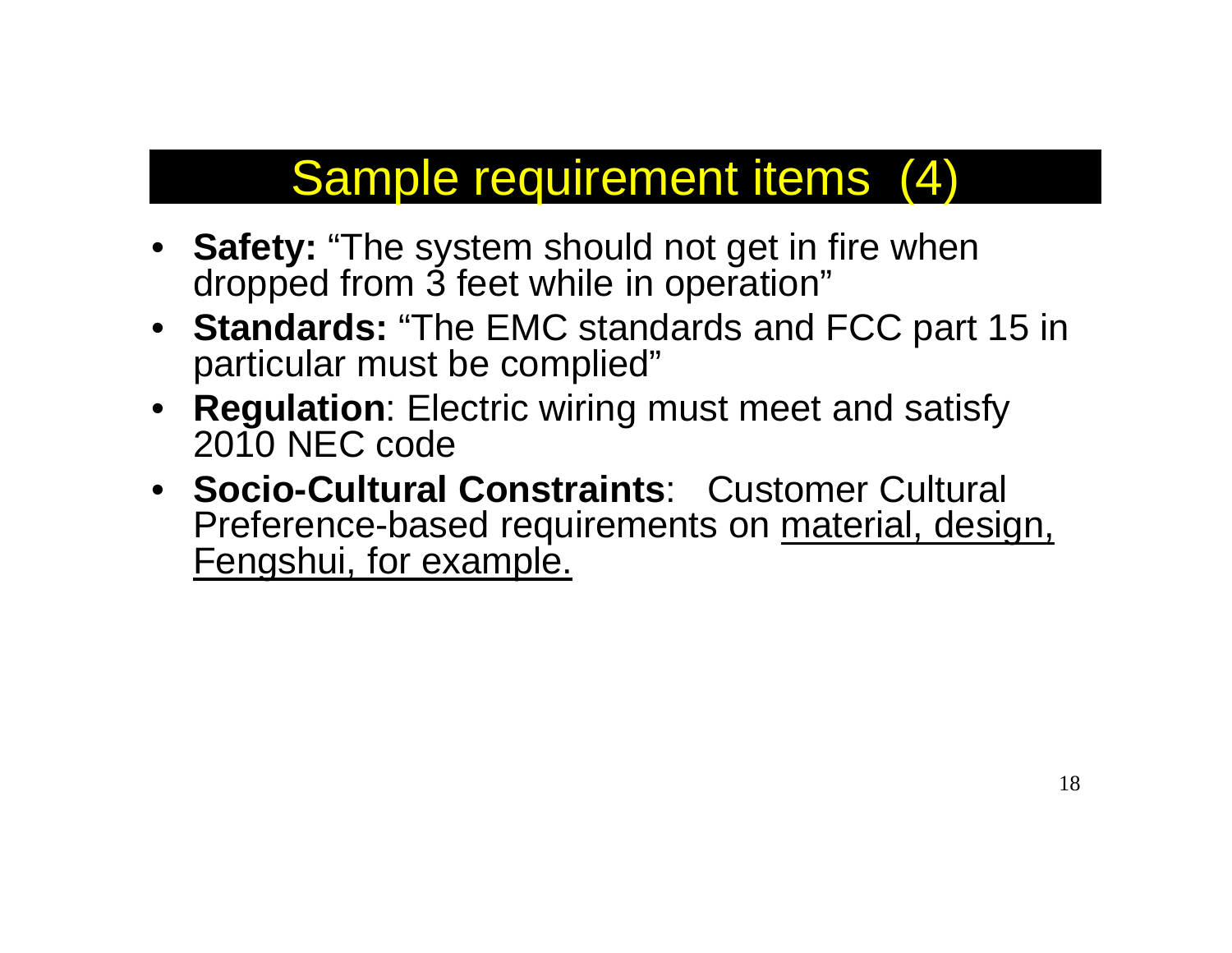• Lane Departure Warning System

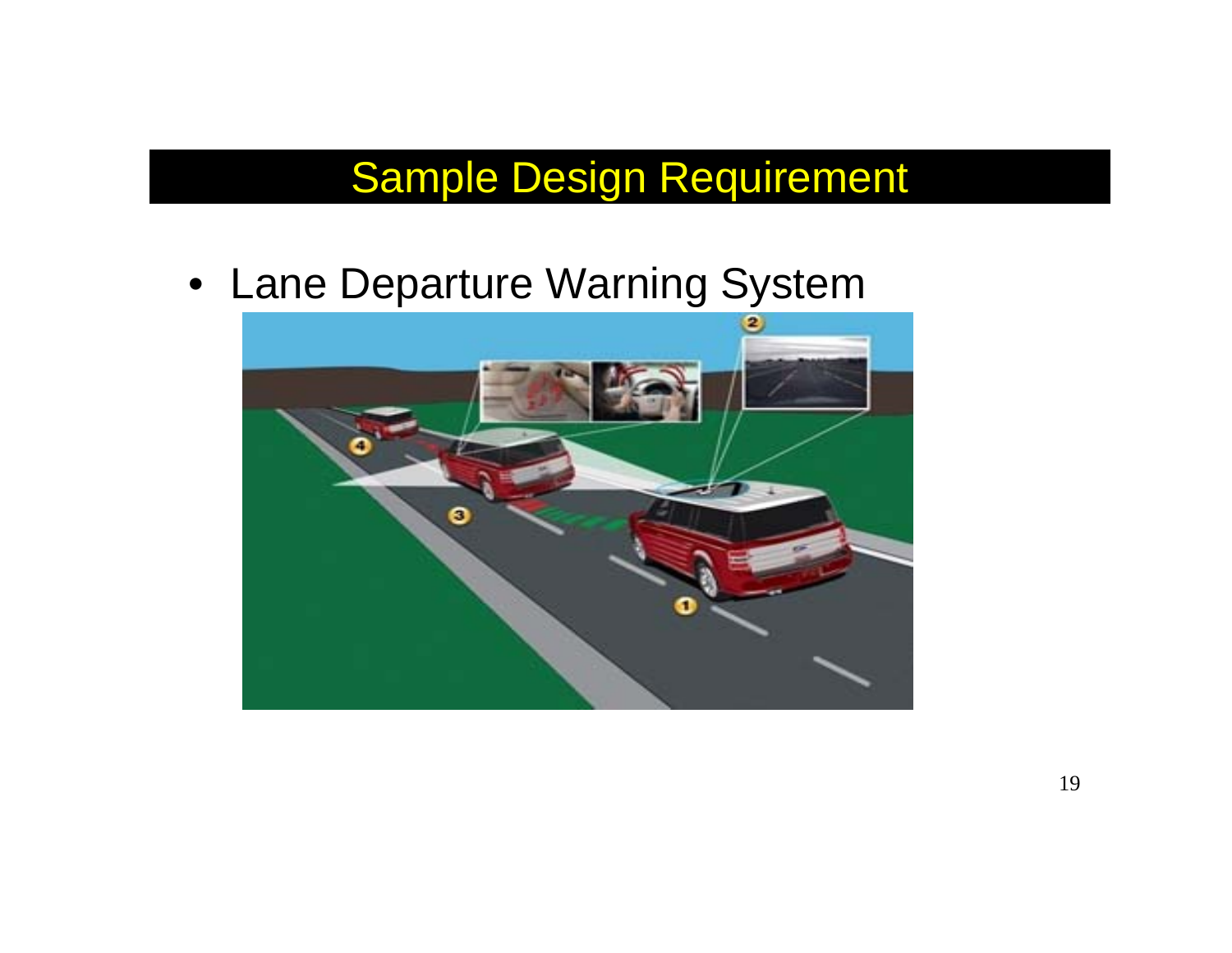| Design Requirement    |                                                                     |               |  |  |
|-----------------------|---------------------------------------------------------------------|---------------|--|--|
| Date:                 | 10/4/2017                                                           |               |  |  |
| Design Project        | Auto-Pilot Car                                                      |               |  |  |
| Title:                |                                                                     |               |  |  |
| Team Name:            | Summit                                                              |               |  |  |
| <b>Team Advisor</b>   | Dr. Grand Master                                                    |               |  |  |
| <b>Team Assistant</b> | Derrick Dale                                                        |               |  |  |
|                       | Project's Long Term Development of a driverless car                 |               |  |  |
| Goal                  |                                                                     |               |  |  |
|                       | Project's 2017-2018 Development of a Lane Departure Warning System  |               |  |  |
| Academic Year Goal    |                                                                     |               |  |  |
| <b>Team Members</b>   | Adam Lucky (EE), Otis Titilope (CpE), Funmy Milos (EE), Mark        |               |  |  |
| (Design Class)        | Marlon (CpE)                                                        |               |  |  |
| <b>Team Members</b>   | Ashley Wells (EE, SP), Caleb Trask (EE, Jr), Charles Hamilton       |               |  |  |
| (Others)              | (CS, Fr), Niyi Naifu (CpE, Sp), Immanuel Daniel (EE, Fr), Tracy     |               |  |  |
|                       | Adams (ME, Fr)                                                      |               |  |  |
| Requirements          | Descriptions                                                        | <b>Source</b> |  |  |
| Background (NEED)     | 1500 fatalities in recent years from about                          |               |  |  |
|                       | 100,000 crashes in which driver drowsiness was a                    |               |  |  |
|                       | factor.                                                             |               |  |  |
|                       | LDWS reduce the number and severity of                              |               |  |  |
|                       | Objective (Problem) Should issue a warning signal if car crosses or |               |  |  |
|                       | deviates towards lane boundaries.                                   |               |  |  |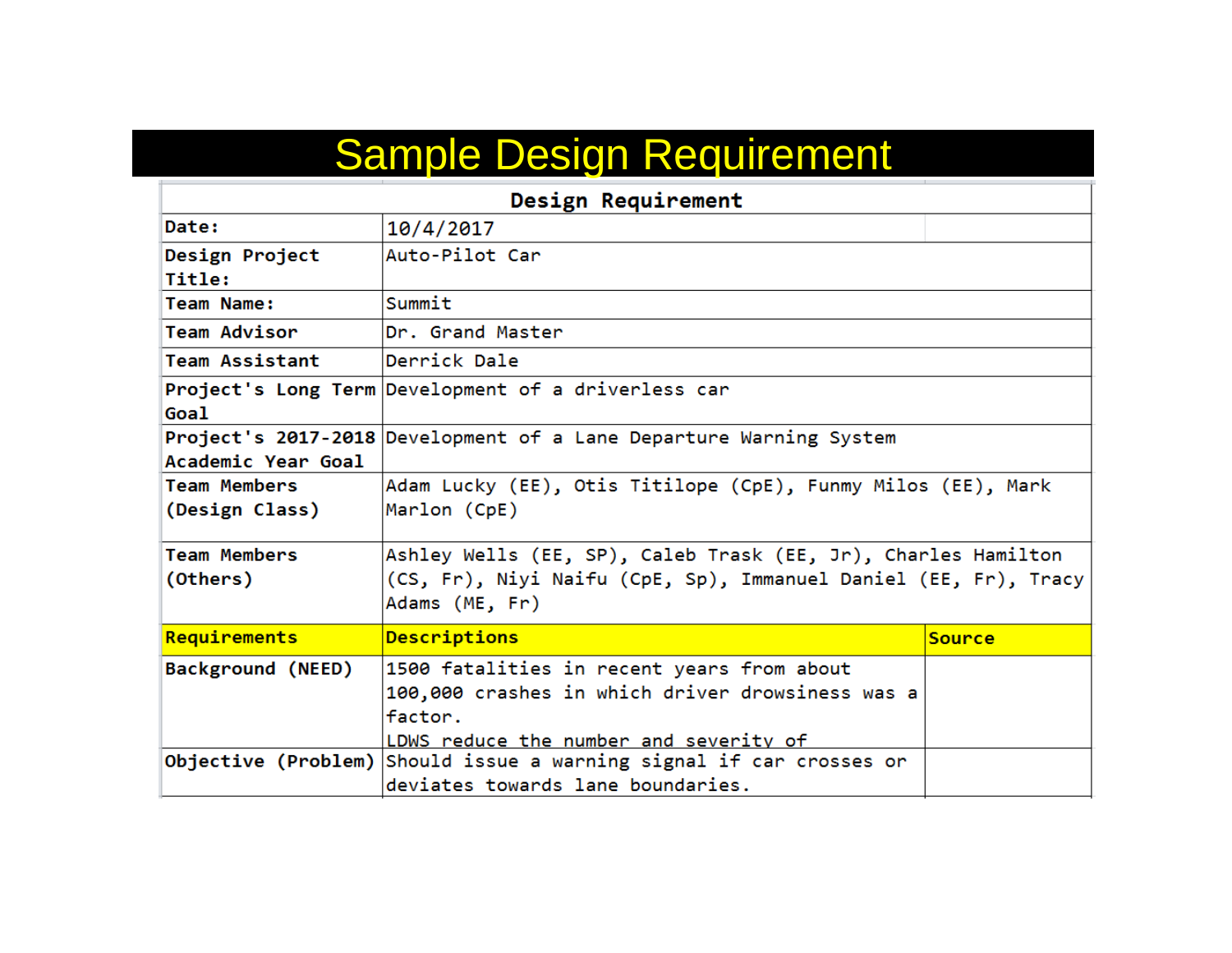| Performance | The LDWS should:                                                | Federal Motor  |
|-------------|-----------------------------------------------------------------|----------------|
|             | • Perform a self-test that checks all major                     | Carrier Safety |
|             | system sensors and components, operate within 30 Administration |                |
|             | seconds of starting the vehicle, and relay the                  |                |
|             | results of the self-test to the driver                          |                |
|             | indicating whether the system is operational.                   |                |
|             | • Be able to track lane boundaries and issue                    |                |
|             | warnings within ±0.1 meter (±4 inches) from the                 |                |
|             | warning thresholds.                                             |                |
|             | • Issue warnings, detect vehicle position                       |                |
|             | relative to virtual lane boundaries, and track                  |                |
|             | virtual lane boundaries when the vehicle is                     |                |
|             | traveling at or above a speed of 37 mph.                        |                |
|             | • Issue directional warning within 1 second if                  |                |
|             | car departs from current lane, specifying the                   |                |
|             | direction of drift/lane departure                               |                |
|             | • Not issue warning if the turn signal is                       |                |
|             | activated and the car is moving at a speed less                 |                |
|             | than 45mph                                                      |                |
| Cost        | The LDWS design:                                                |                |
|             | • Must cost less than \$490 to install the device               |                |
|             | in a vehicle                                                    |                |
|             | • Must not incur maintenance costs of more than                 |                |
| Safety      | . The LDWS must adhere to all NHTSA safety                      | National       |
|             | standards (crash avoidance, simplicity of use,                  | Highway        |
|             | etc) and not interfere with any of them                         | Transport      |
|             | • If warning signal is audible, it should not be Safety         |                |
|             |                                                                 |                |

21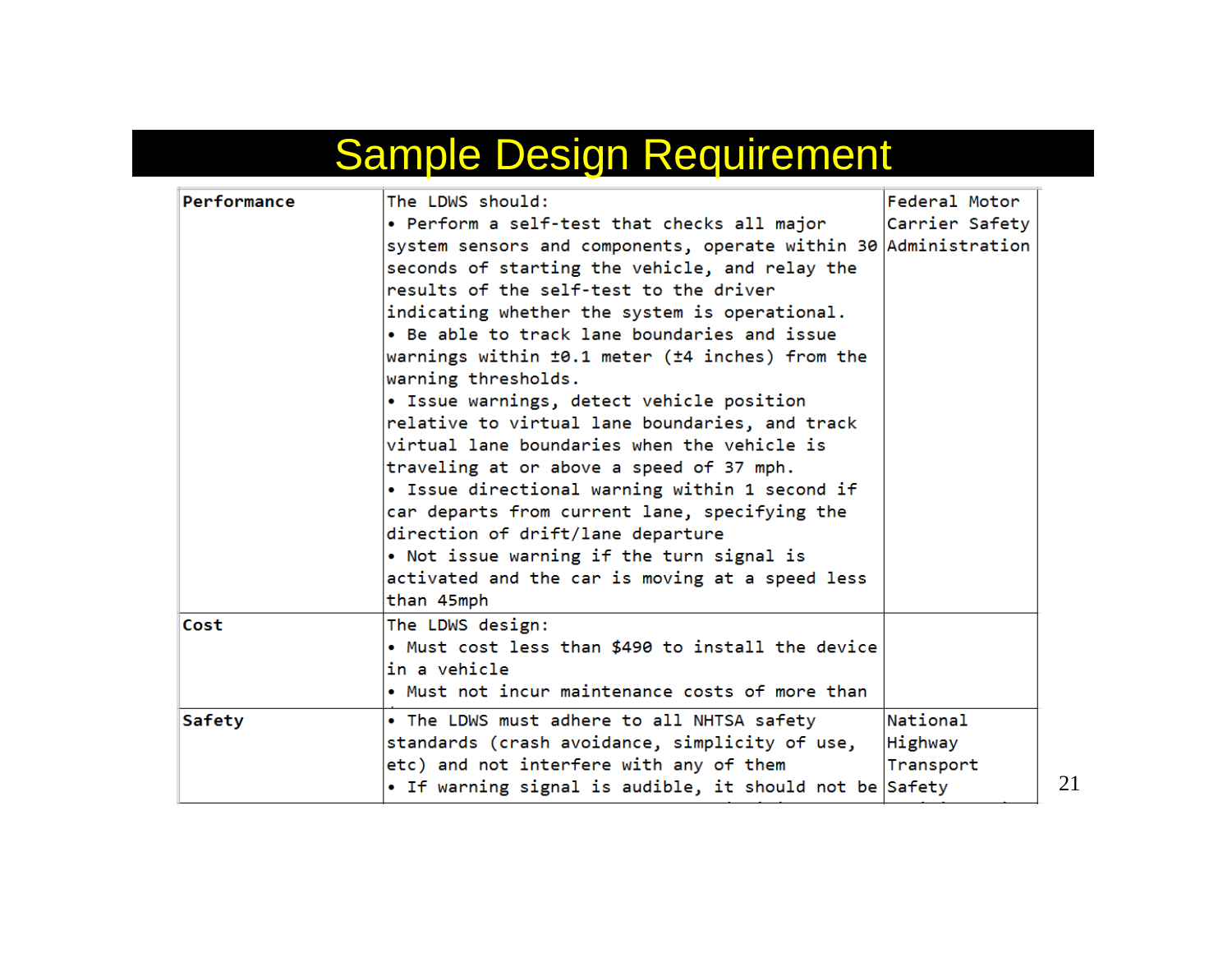| Compliance                         | LDWS should meet the electrical requirements as<br>stated in most recent version of the following<br>SAE standards:<br>• SAE Standard J1455, "Joint SAE/ TMC<br>Recommended Environmental Practices for<br>Electronic Equipment Design (Heavy-Duty Trucks)"<br>• SAE Standard J1113, "Electromagnetic<br>Compatibility Measurement Procedures and Limits<br>for Vehicle Components (Except Aircraft) (60 Hz<br>to 18 $GHZ)$ " | <b>SAE</b><br>International |
|------------------------------------|-------------------------------------------------------------------------------------------------------------------------------------------------------------------------------------------------------------------------------------------------------------------------------------------------------------------------------------------------------------------------------------------------------------------------------|-----------------------------|
| Driver-Vehicle<br><b>Interface</b> | The LDWS interface should:<br>• Consist of audio sources of at least 1.5MW,                                                                                                                                                                                                                                                                                                                                                   |                             |
|                                    | indicator lights no brighter than 80candela,<br>vibrational devices (3600 RPM), and controls for<br>operation by the driver.<br>• Issue an audible and/or tactile warning when<br>the vehicle crosses the warning threshold.<br>• Include a visual indicator to indicate when<br>the system is not tracking the vehicle's                                                                                                     |                             |
|                                    | position in the lane. This status may be<br>indicated by an instrument panel warning light<br>or an indicator that is integral to LDWS.<br>• Use a visual indicator to indicate that the                                                                                                                                                                                                                                      |                             |
|                                    | system is operational and ready to function.<br>This status may be indicated by an instrument<br>panel warning light or an indicator that is<br>integral to LDWS.                                                                                                                                                                                                                                                             |                             |
|                                    | • Use a visual or audible indicator to indicate                                                                                                                                                                                                                                                                                                                                                                               |                             |
|                                    | a system failure or malfunction. This status may<br>be indicated by an instrument nanal wanning                                                                                                                                                                                                                                                                                                                               |                             |
|                                    |                                                                                                                                                                                                                                                                                                                                                                                                                               | 22                          |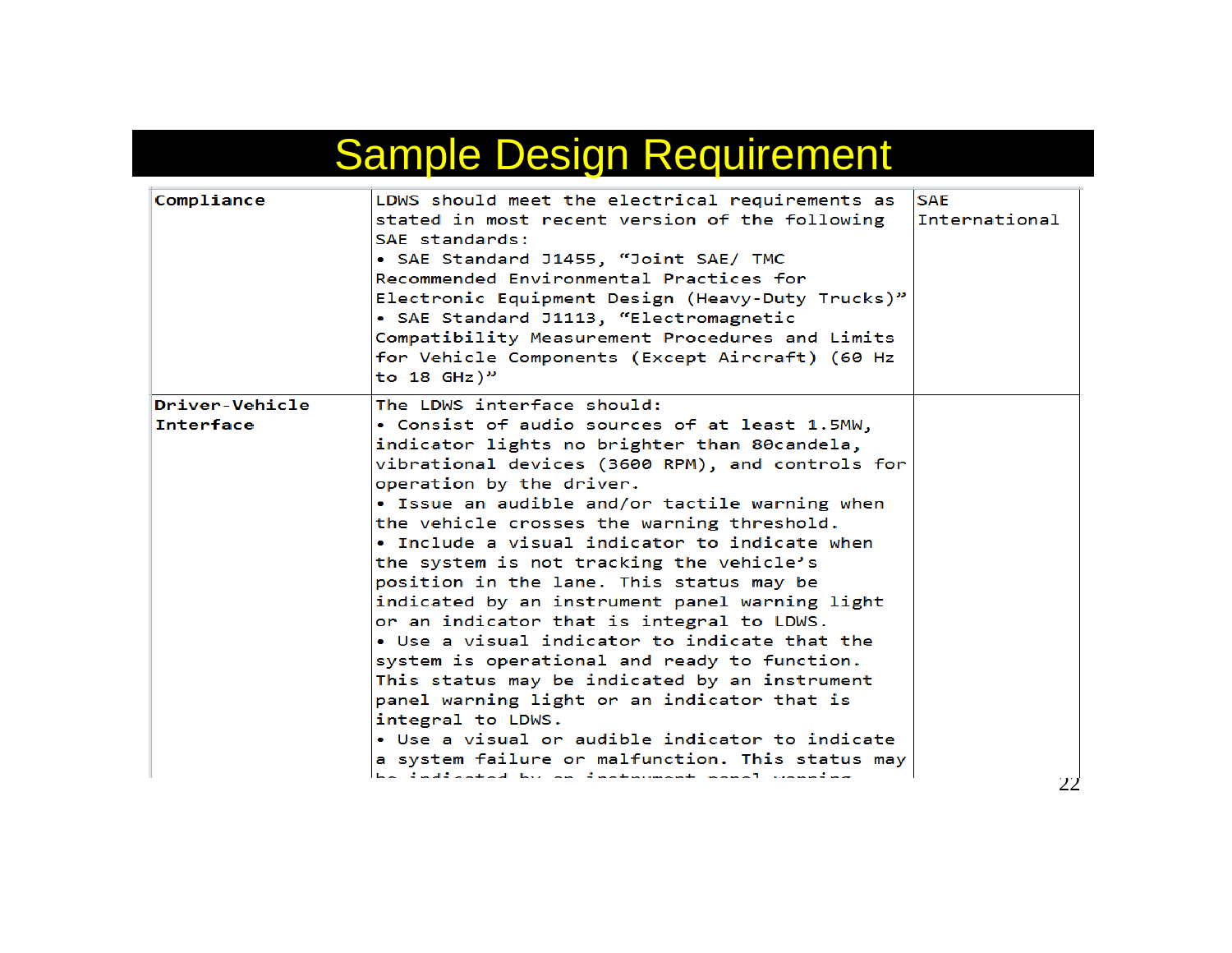|                 | Energy, Power, and   LDWS should meet the environmental requirements | <b>SAE</b>    |
|-----------------|----------------------------------------------------------------------|---------------|
| Environment     | as stated in the most recent version of the                          | International |
|                 | following SAE standard:                                              |               |
|                 | • SAE Standard J1455, "Joint SAE/ Technology and                     |               |
|                 | Maintenance Council (TMC) Recommended                                |               |
|                 | Environmental Practices for Electronic Equipment                     |               |
|                 | Design".                                                             |               |
| Intellectual    | • Must not infringe Ford Motor's Patent and                          | <b>USPTO</b>  |
| Property        | Design patents US 1234568.                                           |               |
| Size and Weight | The total system should amount to no more than                       |               |
|                 | 10 lbs                                                               |               |
| Deliverables    | A prototype which evaluates the desired                              |               |
|                 | functions and performances                                           |               |
|                 |                                                                      |               |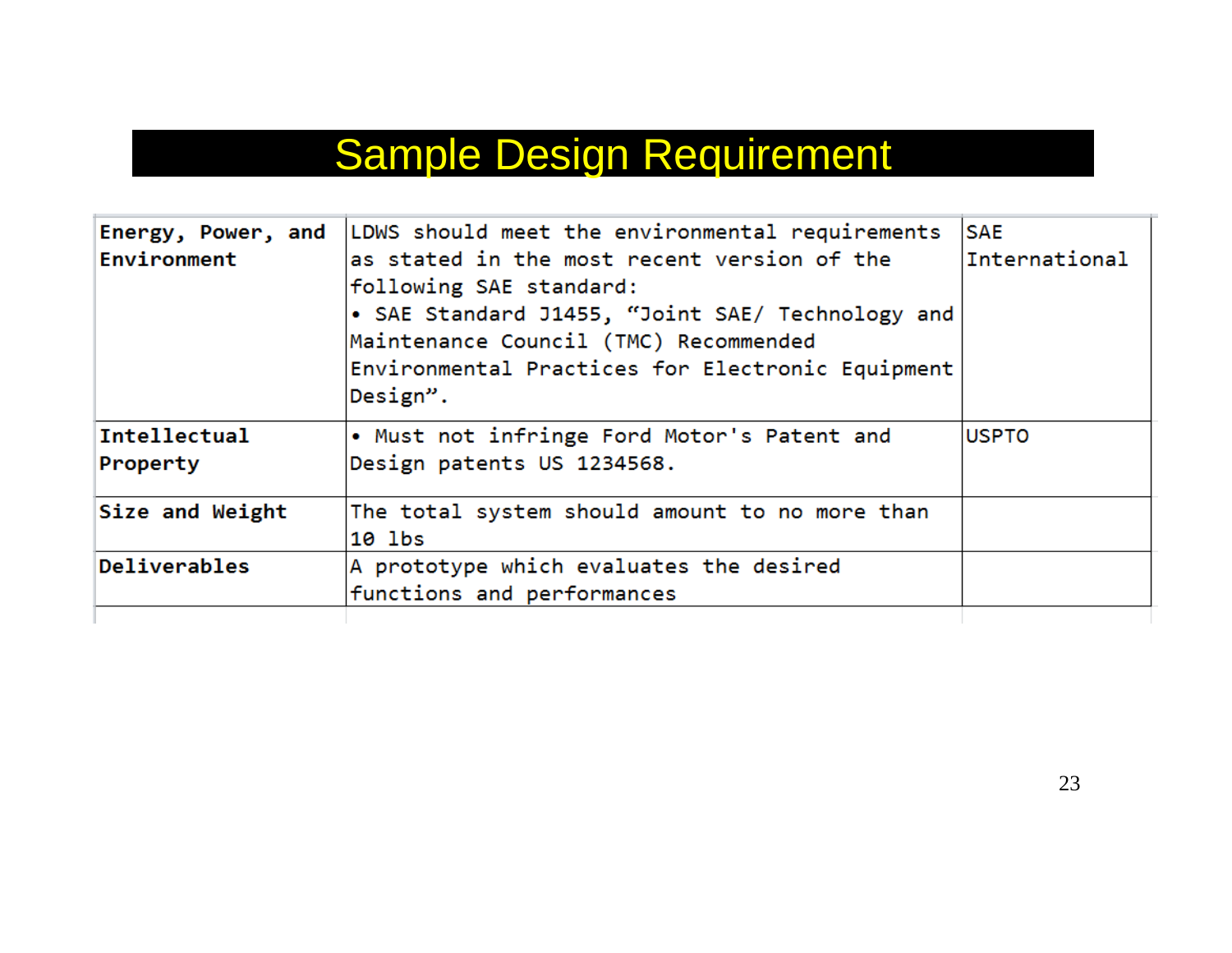## Design Requirements – Team Assignment

- Project Design Requirements
- Team meeting/activity
- Use Excel file format (if possible)
- Be comprehensive
- Submission required